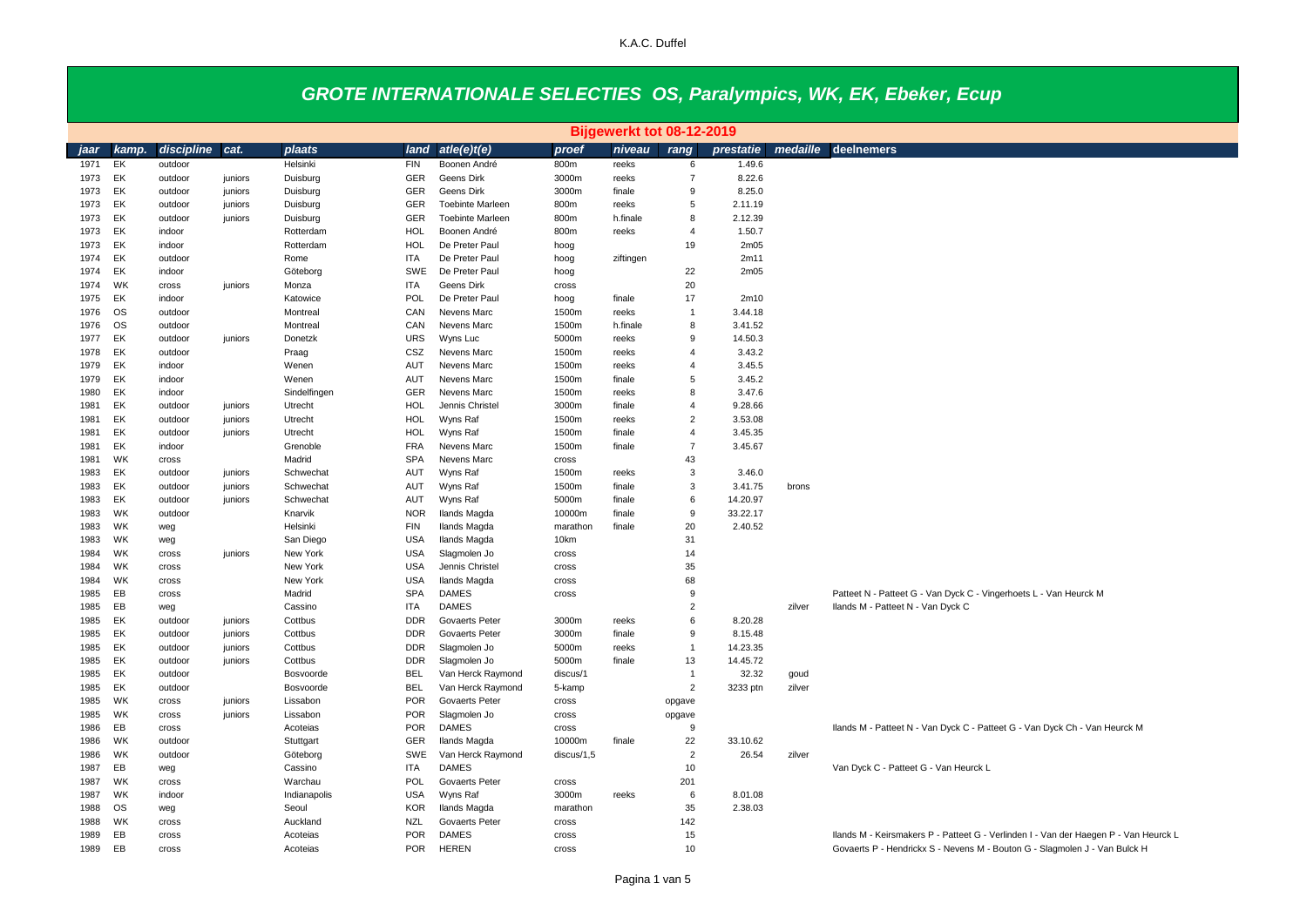|              | Bijgewerkt tot 08-12-2019 |                  |         |                         |                          |                                 |                 |          |                |                    |          |                                                                                               |
|--------------|---------------------------|------------------|---------|-------------------------|--------------------------|---------------------------------|-----------------|----------|----------------|--------------------|----------|-----------------------------------------------------------------------------------------------|
| iaar         | kamp.                     | discipline       | cat.    | plaats                  | land                     | atle(e)t(e)                     | proef           | niveau   | rang           | prestatie          | medaille | deelnemers                                                                                    |
| 1989         | EB                        | weg              |         | Cassino                 | <b>ITA</b>               | <b>DAMES</b>                    |                 |          | 12             |                    |          | Keirsmakers P - Patteet G - Wilms K - Van der Haegen P                                        |
| 1989         | EK                        | outdoor          | juniors | Varazdin                | HON                      | Huyssen Inge                    | 800m            | reeks    | $\overline{4}$ | 2.06.19            |          |                                                                                               |
| 1989         | EK                        | outdoor          | juniors | Varazdin                | <b>HON</b>               | Huyssen Inge                    | 800m            | finale   | 8              | 2.07.85            |          |                                                                                               |
| 1989         | WK                        | cross            | juniors | Stavanger               | <b>NOR</b>               | Huyssen Inge                    | cross           |          | 70             |                    |          |                                                                                               |
| 1989         | <b>WK</b>                 | cross            |         | Stavanger               | <b>NOR</b>               | Wyns Raf                        | cross           |          | 34             |                    |          |                                                                                               |
| 1990         | EB                        | weg              |         | Napels                  | <b>ITA</b>               | <b>DAMES</b>                    |                 |          | 11             |                    |          | Ilands M - Patteet G - Wilms K - Van der Haegen P - Van Heurck L                              |
| 1990         | EK                        | outdoor          |         | Split                   | YOU                      | Wyns Raf                        | 10000m          |          | 20             | 29.09.74           |          |                                                                                               |
| 1990         | WK                        | outdoor          |         | Assen                   | <b>NLD</b>               | Van Herck Raymond               | discus/1        |          | $\overline{4}$ | 33.22              |          |                                                                                               |
| 1990         | WK                        | outdoor          |         | Assen                   | <b>NLD</b>               | Van Herck Raymond               | 5-kamp          |          | 6              | 3383 ptn           |          |                                                                                               |
| 1990         | <b>WK</b>                 | cross            | juniors | Aix Les Bains           | <b>FRA</b>               | Huyssen Inge                    | cross           |          | 63             |                    |          |                                                                                               |
| 1990         | WK                        | cross            |         | Aix Les Bains           | <b>FRA</b>               | Govaerts Peter                  | cross           |          | 208            |                    |          |                                                                                               |
| 1991         | EB                        | cross            |         | Marignane               | <b>FRA</b>               | <b>HEREN</b>                    | cross           |          | 11             |                    |          | Slagmolen J - De Cock R - Truyers M - Van Goethem J - Ceulemans B - Van Bulck H               |
| 1991         | EB                        | weg              |         | Mealhada                | <b>POR</b>               | <b>HEREN</b>                    |                 |          |                |                    |          | Truyers M - Smits M - Van Goethem J - Nevens M - Smolders D - Van Bulck H                     |
| 1991         | EK                        | outdoor          | juniors | Thessaloniki            | GRE                      | Smolders Anja                   | 1500m           | reeks    | $\overline{1}$ | 4.25.56            |          |                                                                                               |
| 1991         | EK                        | outdoor          | juniors | Thessaloniki            | GRE                      | Smolders Anja                   | 1500m           | finale   | 5              | 4.19.55            |          |                                                                                               |
| 1991         | WK                        | cross            | juniors | Antwerpen               | <b>BEL</b>               | Smolders Anja                   | cross           |          | 30             |                    |          |                                                                                               |
| 1991         | <b>WK</b>                 | cross            |         | Antwerpen               | <b>BEL</b>               | Wyns Raf                        | cross           |          | 157            |                    |          |                                                                                               |
| 1992         | EB                        | cross            |         | Alicante                | <b>SPA</b>               | <b>HEREN</b>                    | cross           |          | $\overline{7}$ |                    |          | Wyns R - De Cock R - Bouton G - Ceulemans B - Smolders D - Slagmolen J                        |
| 1992         | EB                        | weg              |         | Quarteira               | <b>POR</b>               | <b>HEREN</b>                    |                 |          | 6              |                    |          | De Clerck D - De Cock R - De Backer R - Lembrechts B - Bluys W - Schoors J                    |
| 1992         | PL                        | outdoor          |         | Barcelona               | <b>SPA</b>               | Van Herck Raymond               | discus/1,5      | finale   | $\overline{7}$ | 29.56              |          |                                                                                               |
| 1992         | PL                        | outdoor          |         | Barcelona               | SPA                      | Van Herck Raymond               | 5-kamp          |          | 11             | 4074 ptn           |          |                                                                                               |
| 1992         | WK                        | outdoor          | juniors | Seoul                   | <b>KOR</b>               | Smolders Anja                   | 3000m           | reeks    | 3              | 9.08.71            |          |                                                                                               |
| 1992         | WK                        | outdoor          | juniors | Seoul                   | <b>KOR</b>               | Smolders Anja                   | 3000m           | finale   | 9              | 9.08.65            |          |                                                                                               |
| 1992         | <b>WK</b>                 | cross            | juniors | Boston                  | <b>USA</b>               | Smolders Ania                   | cross           |          | 5              |                    |          |                                                                                               |
| 1992         | WK                        | cross            | juniors | Boston                  | <b>USA</b>               | De Clerck Daniël                | cross           |          | 64             |                    |          |                                                                                               |
| 1992         | <b>WK</b>                 | cross            |         | Boston                  | <b>USA</b>               | Wyns Raf                        | cross           |          | 106            |                    |          |                                                                                               |
| 1993         | EB                        | weg              |         | Verona                  | <b>ITA</b>               | <b>HEREN</b>                    |                 |          | 9              |                    |          | Van Goethem J - De Clerck D - De Backer R - Van Dessel P - Bluys W - Van den Dries W          |
| 1993         | EK                        | outdoor          | juniors | San Sebastian           | <b>SPA</b>               | De Clercq Patrick               | 200m            | h.finale | $\overline{4}$ | 21.56              |          |                                                                                               |
| 1993         | WK                        | cross            |         | Amorebieta              | <b>SPA</b>               | Smolders Anja                   | cross           |          | 130            |                    |          |                                                                                               |
| 1993         | WK                        | weg              |         | Stuttgart               | <b>GER</b>               | Wyns Raf                        | marathon        |          | 24             | 2.25.30            |          |                                                                                               |
| 1993         | <b>WK</b>                 | weg              |         | <b>Brussel</b>          | <b>BEL</b>               | Wyns Raf                        | h.marathon      |          | 70             |                    |          |                                                                                               |
| 1994         | EB                        | cross            |         | Cassino                 | ITA                      | <b>DAMES</b>                    | cross           |          | 18             |                    |          | Smolders A - Verschueren L - Wilms K - Vingerhoets L - Van Dyck C - Van der Haegen P          |
| 1994         | EK                        | cross            |         | Alnwick                 | <b>GBR</b>               | Smolders Anja                   | cross           |          | 42             |                    |          |                                                                                               |
| 1994         | <b>WK</b>                 | outdoor          |         | Berlijn                 | DEU                      | Van Herck Raymond               | discus/1,5      | finale   | 5              | 31.10              |          |                                                                                               |
| 1994         | <b>WK</b>                 | cross            |         | <b>Budapest</b>         | <b>HON</b>               | Smolders Anja                   | cross           |          | 82             |                    |          |                                                                                               |
| 1995         | EK                        | outdoor          | juniors | Norzegyhara             | <b>HON</b>               | Anseeuw Tim                     | 800m            | reeks    | 5              | 1.52.74            |          |                                                                                               |
| 1995         | EK                        | outdoor          |         | Nove Mesto              | <b>TSJ</b>               | Van Herck Raymond               | 5-kamp          | finale   | $\overline{7}$ | 3936 ptn           |          |                                                                                               |
| 1995         | EK                        | cross            |         | Alnwick                 | <b>GBR</b>               | Smolders Anja                   | cross           |          | 13<br>71       |                    |          |                                                                                               |
| 1995         | WK<br><b>WK</b>           | cross            | juniors | Durham                  | <b>GBR</b>               | Gorris Tessy                    | cross           |          | 92             |                    |          |                                                                                               |
| 1995         | EK                        | cross            |         | Durham                  | <b>GBR</b><br><b>BEL</b> | Smolders Anja<br>Smolders Anja  | cross           |          | 10             |                    |          |                                                                                               |
| 1996<br>1996 | WK                        | cross            | juniors | Monceau<br>Stellenbosch | <b>BEL</b>               | Gommers An                      | cross           |          | 104            |                    |          |                                                                                               |
| 1996         | <b>WK</b>                 | cross<br>cross   |         | Stellenbosch            | <b>RSA</b>               |                                 | cross<br>cross  |          | 65             |                    |          |                                                                                               |
|              |                           |                  |         |                         |                          | Smolders Anja                   |                 |          |                |                    |          |                                                                                               |
| 1997<br>1997 | EK<br><b>WK</b>           | cross            |         | Oeiras<br>Turijn        | <b>POR</b><br><b>ITA</b> | Smolders Anja<br>Smolders Anja  | cross           |          | 25<br>53       |                    |          |                                                                                               |
|              |                           | cross            |         |                         | <b>FRA</b>               | <b>DAMES</b>                    | cross<br>4x800m |          | $\overline{1}$ |                    |          |                                                                                               |
| 1998         | EB<br>EB                  | aflossing        |         | Rennes                  | <b>FRA</b>               | <b>HEREN</b>                    | 4x800m          |          | $\overline{7}$ | 9.15.83<br>7.50.69 | goud     | Geens M - Buts E - Truyers A - Boonen T<br>Anseeuw T - Vanderhoydonck S - Leboda T - Boonen S |
| 1998<br>1998 | EK                        | aflossing        | juniors | Rennes<br>Ferrara       | <b>ITA</b>               | Boonen Tinneke                  | cross           |          | 6              |                    |          |                                                                                               |
| 1998         | EK                        | cross            |         |                         | <b>ITA</b>               |                                 |                 |          | 29             |                    |          |                                                                                               |
| 1998         | <b>WK</b>                 | cross<br>outdoor | juniors | Ferrara<br>Annecy       | <b>FRA</b>               | Smolders Anja<br>Boonen Tinneke | cross<br>1500m  | reeks    | 9              | 4.34.00            |          |                                                                                               |
| 1998         | <b>WK</b>                 |                  |         | Marrakech               | <b>MAR</b>               | Smolders Anja                   | cross           |          | 40             |                    |          |                                                                                               |
| 1999         | EC                        | cross<br>outdoor |         | Lathi                   | <b>FIN</b>               | Smolders Anja                   | 1500m           |          | 5              | 4.14.45            |          |                                                                                               |
|              |                           |                  |         |                         |                          |                                 |                 |          |                |                    |          |                                                                                               |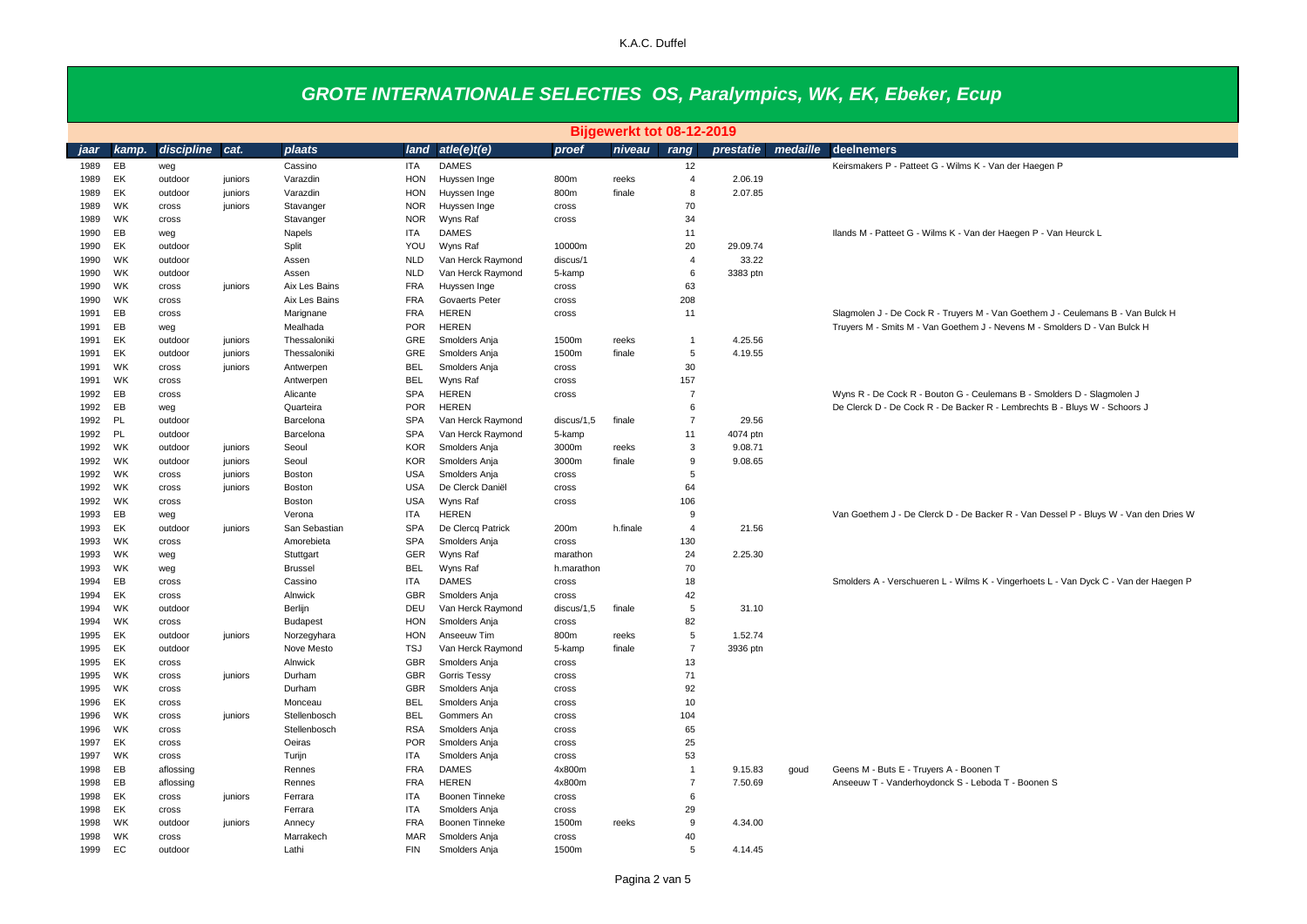|              |                 | Bijgewerkt tot 08-12-2019 |             |                  |                          |                               |                |          |                |                |          |                                                                              |
|--------------|-----------------|---------------------------|-------------|------------------|--------------------------|-------------------------------|----------------|----------|----------------|----------------|----------|------------------------------------------------------------------------------|
| jaar         | kamp.           | discipline                | cat.        | plaats           | land                     | ate(e)t(e)                    | proef          | niveau   | rang           | prestatie      | medaille | deelnemers                                                                   |
| 1999         | WK              | outdoor                   | scholieren  | Bydgoszcz        | POL                      | <b>Buts Ellen</b>             | 1500m          | reeks    | $\overline{7}$ | 4.38.64        |          |                                                                              |
| 1999         | WK              | cross                     |             | Belfast          | <b>IRL</b>               | Smolders Anja                 | cross          |          | 19             |                |          |                                                                              |
| 2000         | EK              | cross                     |             | Velenje          | <b>SLO</b>               | Smolders Anja                 | cross          |          | 9              |                |          |                                                                              |
| 2000         | EK              | cross                     | juniors     | Velenje          | <b>SLO</b>               | Geens Mieke                   | cross          |          | 26             |                |          |                                                                              |
| 2000         | EK              | indoor                    |             | Gent             | <b>BEL</b>               | Jansen Joeri                  | 800m           | reeks    | 5              | 1.54.18        |          |                                                                              |
| 2000         | WK              | outdoor                   | juniors     | Santiago         | CHI                      | Geens Mieke                   | 800m           | h.finale | 5              | 2.07.46        |          |                                                                              |
| 2000         | WK              | cross                     | juniors     | Vilamoura        | <b>POR</b>               | Geens Mieke                   | cross          |          | 78             |                |          |                                                                              |
| 2000         | <b>WK</b>       | cross                     |             | Vilamoura        | <b>POR</b>               | Smolders Anja                 | cross          |          | 18             |                |          |                                                                              |
| 2001         | EC              | outdoor                   |             | Vaasa            | <b>FIN</b>               | Geens Mieke                   | 800m           |          | 8              | 2.09.64        |          |                                                                              |
| 2001         | EC              | outdoor                   |             | Nicosia          | <b>CYP</b>               | Jansen Joeri                  | 800m           |          | $\mathbf{1}$   | 1.48.51        |          |                                                                              |
| 2001         | EK              | outdoor                   | juniors     | Grosseto         | <b>ITA</b>               | Geens Mieke                   | 800m           | finale   | 6              | 2.05.57        |          |                                                                              |
| 2001         | EK              | outdoor                   | beloften    | Amsterdam        | <b>NLD</b>               | Jansen Joeri                  | 800m           |          | $\overline{2}$ | 1.44.52        | zilver   |                                                                              |
| 2001         | EK              | cross                     | juniors     | Malmö            | ZWE                      | Geens Mieke                   | cross          |          | 29             | 13.39          |          |                                                                              |
| 2001         | EK              | cross                     |             | Malmö            | ZWE                      | Smolders Anja                 | cross          |          | $\overline{7}$ | 16.55          |          |                                                                              |
| 2001         | WK              | outdoor                   |             | Edmonton         | CAN                      | Jansen Joeri                  | 800m           | reeks    | $\overline{4}$ | 1.48.42        |          |                                                                              |
| 2001         | WK              | cross                     | juniors     | Oostende         | <b>BEL</b>               | Geens Mieke                   | cross          |          | 36             | 23.58          |          |                                                                              |
| 2001         | WK              | cross                     |             | Oostende         | <b>BEL</b>               | Jansen Joeri                  | cross          | KC       | 122            |                |          |                                                                              |
| 2001         | <b>WK</b>       | cross                     |             | Oostende         | <b>BEL</b>               | Offergeld Kim                 | cross          | KC       | 74             | 16.49          |          |                                                                              |
| 2001         | WK              | cross                     |             | Oostende         | <b>BEL</b>               | Smolders Anja                 | cross          |          | 10             | 29.17          |          |                                                                              |
| 2002         | EC              | outdoor                   |             | Belgrado         | YOU                      | Smolders Anja                 | 5000m          |          | $\overline{2}$ | 16.26.10       |          |                                                                              |
| 2002         | EC              | outdoor                   |             | Banska Bystrica  | <b>SLO</b>               | Janssens Hans                 | 3000m          |          | $\overline{2}$ | 8.10.2         |          |                                                                              |
| 2002         | EC              | outdoor                   |             | Kaunas           | LIT                      | Geens Mieke                   | 800m           |          | 6              | 2.13.06        |          |                                                                              |
| 2002         | EC              | outdoor                   |             | Kaunas           | LIT                      | Smolders Anja                 | 3000m          |          | $\overline{2}$ | 8.58.49        |          |                                                                              |
| 2002         | EK              | outdoor                   | masters +40 | Potsdam          | DEU                      | Blockx Jan                    | 10000m         |          | $\mathbf{1}$   |                | goud     |                                                                              |
| 2002         | EK              | outdoor                   |             | München          | DEU                      | Jansen Joeri                  | 800m           | h.finale | $\overline{4}$ | 1.48.64        |          |                                                                              |
| 2002         | EK              | cross                     | juniors     | Thun             | SUI                      | Geens Mieke                   | cross          |          | 6              |                |          |                                                                              |
| 2002         | EK              | cross                     |             | Thun             | SUI                      | Offergeld Kim                 | cross          | LC       | 64             |                |          |                                                                              |
| 2002         | EK<br><b>WK</b> | cross                     |             | Thun             | SUI                      | Smolders Anja                 | cross          | LC       | 39             |                |          |                                                                              |
| 2002         | WK              | cross                     |             | Dublin           | <b>IRL</b><br><b>IRL</b> | Geens Mieke                   | cross          | KC       | 88             | 24.17          |          |                                                                              |
| 2002<br>2002 | <b>WK</b>       | cross                     | juniors     | Dublin<br>Dublin | <b>IRL</b>               | Smolders Anja<br>Van Es Stein | cross          |          | 39<br>86       | 28.53<br>26.34 |          |                                                                              |
| 2002         | WK              | cross<br>cross            |             | Dublin           | <b>IRL</b>               | Janssens Hans                 | cross<br>cross | KC       | 62             | 13.63          |          |                                                                              |
| 2003         | EK              | outdoor                   | beloften    | Bydgoszsz        | POL                      | Geens Mieke                   | 1500m          | reeks    |                | 4.27.68        |          |                                                                              |
| 2003         | EK              | cross                     | juniors     | Medulin          | CRO                      | Van Waeyenberge Mario         | cross          |          | 53             |                |          |                                                                              |
| 2003         | EK              | cross                     |             | Medulin          | CRO                      | Geens Mieke                   | cross          |          | 45             |                |          |                                                                              |
| 2003         | EK              | cross                     |             | Medulin          | CRO                      | Offergeld Kim                 | cross          |          | 48             |                |          |                                                                              |
| 2003         | EK              | cross                     |             | Medulin          | CRO                      | Janssens Hans                 | cross          |          | 18             |                |          |                                                                              |
| 2003         | WK              | outdoor                   |             | Parijs           | <b>FRA</b>               | Jansen Joeri                  | 800m           | h.finale |                | 1.46.78        |          |                                                                              |
| 2003         | WK              | cross                     | juniors     | Lausanne         | SUI                      | Van Waeyenberge Mario         | cross          |          | 42             |                |          |                                                                              |
| 2003         | WK              | cross                     |             | Lausanne         | SUI                      | Geens Mieke                   | cross          | КC       | 78             |                |          |                                                                              |
| 2003         | WK              | cross                     |             | Lausanne         | SUI                      | Offergeld Kim                 | cross          |          | 47             |                |          |                                                                              |
| 2003         | <b>WK</b>       | cross                     |             | Lausanne         | SUI                      | Van de Velde Stijn            | cross          | KC       | 99             |                |          |                                                                              |
| 2003         | WK              | cross                     |             | Lausanne         | SUI                      | Janssens Hans                 | cross          |          | 67             |                |          |                                                                              |
| 2003         | <b>WK</b>       | weg                       |             | Vilamoura        | <b>POR</b>               | Borms Wim                     | h.marathon     |          | 59             | 1.07.18        |          |                                                                              |
| 2004         | EB              | cross                     |             | Almeirin         | <b>POR</b>               | <b>HEREN</b>                  | cross          |          | $\overline{7}$ |                |          | Janssens H - Borms W - Blockx J - Lamberts H - Janssens K - Vanderhoydonck S |
| 2004         | EC              | outdoor                   |             | Plovdiv          | <b>BUL</b>               | Janssens Hans                 | 5000m          |          | $\overline{4}$ | 14.17.90       |          |                                                                              |
| 2004         | EK              | cross                     |             | Edinburg         | <b>SCH</b>               | Offergeld Kim                 | cross          |          | 25             |                |          |                                                                              |
| 2004         | EK              | cross                     |             | Edinburg         | <b>SCH</b>               | Geens Mieke                   | cross          |          | 28             |                |          |                                                                              |
| 2004         | EK              | cross                     |             | Edinburg         | <b>SCH</b>               | Vandevelde Stijn              | cross          |          | 47             |                |          |                                                                              |
| 2004         | EK              | cross                     | juniors     | Edinburg         | <b>SCH</b>               | Van Waeyenberge Mario         | cross          |          | 48             |                |          |                                                                              |
| 2004         | WK              | outdoor                   | juniors     | Grosseto         | <b>ITA</b>               | Van Waeyenberge Mario         | 10000m         |          | 15             | 30.26.69       |          |                                                                              |
| 2004         | WK              | cross                     |             | <b>Brussel</b>   | <b>BEL</b>               | Van Waeyenberge Mario         | cross          |          | 42             |                |          |                                                                              |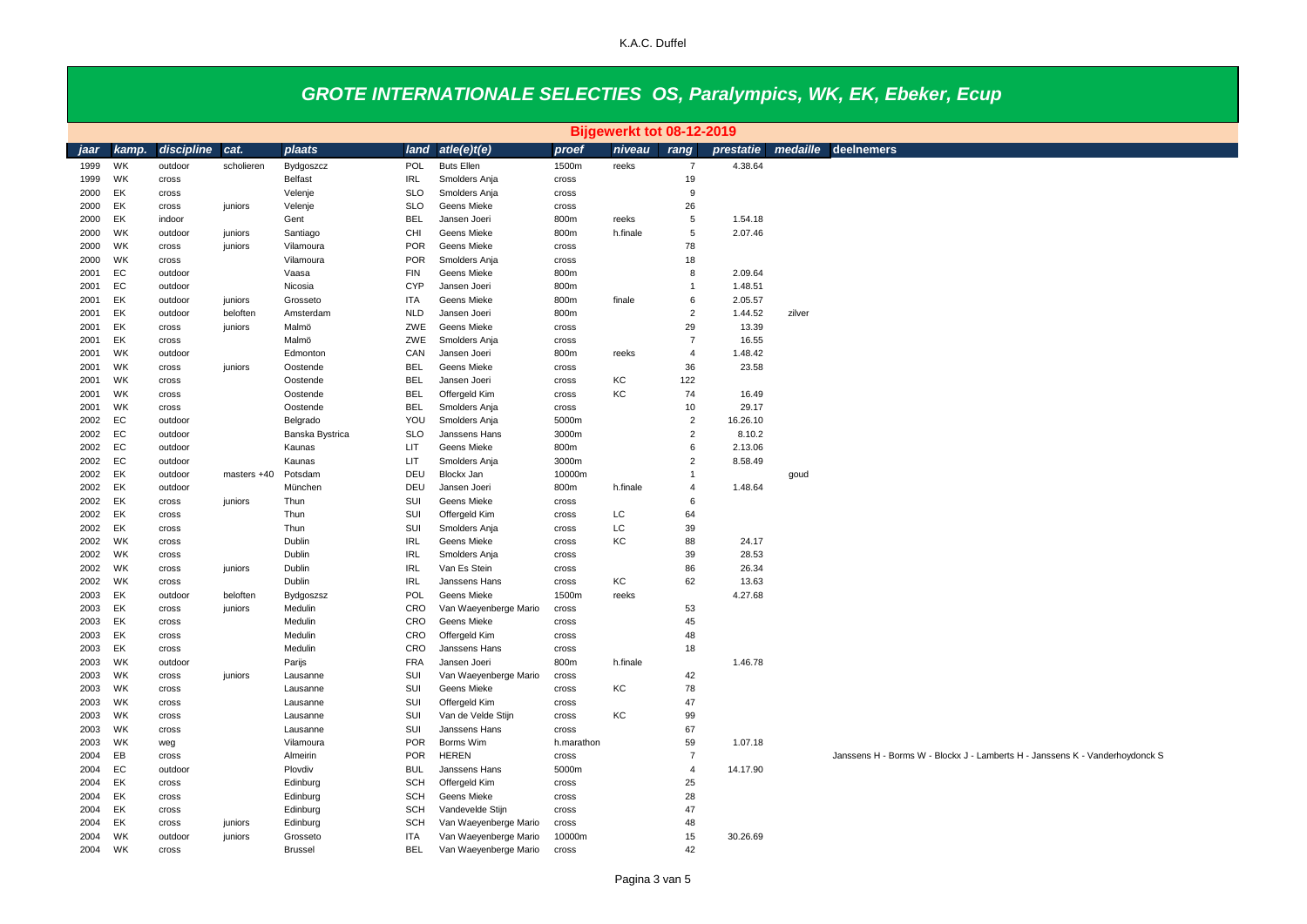|              | Bijgewerkt tot 08-12-2019 |                    |          |                             |                   |                                         |                 |        |                |                      |      |                                                                    |  |
|--------------|---------------------------|--------------------|----------|-----------------------------|-------------------|-----------------------------------------|-----------------|--------|----------------|----------------------|------|--------------------------------------------------------------------|--|
| iaar         | kamp.                     | discipline         | cat.     | plaats                      | land              | ate(e)t(e)                              | proef           | niveau | rang           | prestatie            |      | medaille deelnemers                                                |  |
| 2004         | WK                        | cross              |          | <b>Brussel</b>              | <b>BEL</b>        | Borms Wim                               | cross           | KC     | 47             |                      |      |                                                                    |  |
| 2004         | WK                        | cross              |          | <b>Brussel</b>              | <b>BEL</b>        | Geens Mieke                             | cross           | KC     | 71             |                      |      |                                                                    |  |
| 2004         | WK                        | cross              |          | <b>Brussel</b>              | <b>BEL</b>        | Vandevelde Stijn                        | cross           | KC     | 78             |                      |      |                                                                    |  |
| 2004         | WK                        | cross              |          | <b>Brussel</b>              | <b>BEL</b>        | Offergeld Kim                           | cross           | LC     | 62             |                      |      |                                                                    |  |
| 2004         | WK                        | cross              |          | <b>Brussel</b>              | <b>BEL</b>        | Janssens Hans                           | cross           | LC     | 69             |                      |      |                                                                    |  |
| 2004         | WK                        | cross              |          | <b>Brussel</b>              | <b>BEL</b>        | Tontchinski Vladimir                    | cross           | LC.    | 132            |                      |      |                                                                    |  |
| 2005         | EB                        | outdoor            |          | Leiria                      | <b>POR</b>        | Geens Mieke                             | 3000m           |        | 6              | 9.38.34              |      |                                                                    |  |
| 2005         | EK                        | outdoor            | beloften | Erfurt                      | DEU               | Van Waeyenberge Mario                   | 5000m           |        | opgave         |                      |      |                                                                    |  |
| 2005         | EK                        | cross              | juniors  | Heringsdorf                 | DEU               | Van Waeyenberge Mario                   | cross           |        | 13             |                      |      |                                                                    |  |
| 2005         | EK                        | cross              |          | Heringsdorf                 | DEU               | Geens Mieke                             | cross           | LC     | 21             |                      |      |                                                                    |  |
| 2005         | EK                        | cross              |          | Heringsdorf                 | DEU               | Janssens Hans                           | cross           | LC     | 47             |                      |      |                                                                    |  |
| 2005         | WK                        | cross              |          | St Etienne/Saint-Galmier    | <b>FRA</b>        | Offergeld Elke                          | cross           | KC     | 96             |                      |      |                                                                    |  |
| 2005         | WK                        | cross              |          | St Etienne/Saint-Galmier    | <b>FRA</b>        | Janssens Hans                           | cross           | LC.    | 58             |                      |      |                                                                    |  |
| 2006         | EB                        | outdoor            |          | Praag                       | CSZ               | Van Waeyenberge Mario                   | 5000m           |        | $\overline{2}$ | 14.06.52             |      |                                                                    |  |
| 2006         | EK                        | cross              | juniors  | San Giorgio su Legnano      | <b>ITA</b>        | <b>Torfs Sanne</b>                      | cross           |        | 84             | 18.28                |      |                                                                    |  |
| 2006         | EK                        | cross              | beloften | San Giorgio su Legnano      | ITA               | Van Waeyenberge Mario                   | cross           |        | $\overline{7}$ | 23.25                |      |                                                                    |  |
| 2006         | EK                        | cross              |          | San Giorgio su Legnano      | <b>ITA</b>        | Janssens Hans                           | cross           |        | 38             | 29.21                |      |                                                                    |  |
| 2007         | EK                        | outdoor            | juniors  | Hengelo                     | <b>NLD</b>        | <b>Torfs Sanne</b>                      | 10000m          |        | 12             | 31.11.33             |      |                                                                    |  |
| 2007         | EK                        | outdoor            | juniors  | Hengelo                     | <b>NLD</b>        | Van Loon Timothy                        | 10000m          |        | 15             | 31.40.39             |      |                                                                    |  |
| 2007         | EK                        | outdoor            | beloften | Debrecen                    | <b>HON</b>        | Van Waeyenberge Mario                   | 1500m           |        | $\overline{4}$ | 3.45.73              |      |                                                                    |  |
| 2007         | EK                        | outdoor            | beloften | Debrecen                    | <b>HON</b>        | Van Waeyenberge Mario                   | 5000m           |        | 11             | 14.06.56             |      |                                                                    |  |
| 2007         | EK                        | cross              | beloften | Toro                        | <b>SPA</b>        | Van Waeyenberge Mario                   | cross           |        | opgave         |                      |      |                                                                    |  |
| 2007         | EK                        | cross              | juniors  | Toro                        | <b>SPA</b>        | Torfs Sanne                             | cross           |        | 48             |                      |      |                                                                    |  |
| 2008         | EC                        | outdoor            |          | Leiria                      | <b>POR</b>        | Van Waeyenberge Mario                   | 1500m           |        | 6              | 3.47.90              |      |                                                                    |  |
| 2008         | EK                        | cross              | beloften | <b>Brussel</b>              | <b>BEL</b>        | <b>Torfs Sanne</b>                      | cross           |        | 28             |                      |      |                                                                    |  |
| 2008         | EK                        | cross              |          | <b>Brussel</b>              | <b>BEL</b>        | Janssens Hans                           | cross           |        | 30             |                      |      |                                                                    |  |
| 2009         | EK<br>EK                  | outdoor            | beloften | Kaunas                      | LIT<br><b>SBR</b> | <b>Torfs Sanne</b>                      | 10000m          |        | 12<br>6        | 32.08.19             |      |                                                                    |  |
| 2009<br>2010 | EC                        | outdoor<br>outdoor | juniors  | Novi Sad<br><b>Budapest</b> | <b>HON</b>        | Vanstreels Dieter<br><b>Torfs Sanne</b> | 10000m<br>5000m |        | 9              | 31.35.89<br>14.30.16 |      |                                                                    |  |
| 2010         | EK                        |                    | juniors  | Sapareva Banya              | <b>BUL</b>        | Joly Jente                              | berglopen       |        | 3              |                      |      |                                                                    |  |
| 2010         | EK                        | bergl<br>cross     | juniors  | Dublin                      | <b>IRL</b>        | Vanstreels Dieter                       | cross           |        | 35             |                      |      |                                                                    |  |
| 2010         | EK                        | cross              | beloften | Dublin                      | <b>IRL</b>        | <b>Torfs Sanne</b>                      | cross           |        | 16             |                      |      |                                                                    |  |
| 2010         | EK                        | cross              |          | Dublin                      | <b>IRL</b>        | Janssens Hans                           | cross           |        | 44             |                      |      |                                                                    |  |
| 2010         | WK                        | bergl              | juniors  | Kamnik                      | <b>SLO</b>        | Joly Jente                              | berglopen       |        | 3              |                      |      |                                                                    |  |
| 2011         | EK                        | bergl              |          | Bursa                       | <b>TUR</b>        | Joly Jente                              | berglopen       |        | 44             |                      |      |                                                                    |  |
| 2011         | EB                        | cross              | juniors  | San Vittore Olona           | <b>ITA</b>        | <b>DAMES</b>                            | cross           |        | 11             | 164 ptn              |      | Adriaens J - Andries S - Leemans L - Cammaert A - Van Reeth M      |  |
| 2011         | EK                        | cross              | beloften | Albufeira                   | POR               | <b>Torfs Sanne</b>                      | cross           |        | 30             |                      |      |                                                                    |  |
| 2011         | WK                        | bergl              |          | Tirana                      | <b>ALB</b>        | Joly Jente                              | berglopen       |        | 86             |                      |      |                                                                    |  |
| 2011         | <b>WK</b>                 | bergl              |          | Tirana                      | ALB               | <b>Torfs Sanne</b>                      | berglopen       |        | 39             |                      |      |                                                                    |  |
| 2012         | WK                        | bergl              |          | Temu-Ponte di Legno         | ITA               | Joly Jente                              | berglopen       |        | 100            |                      |      |                                                                    |  |
| 2012         | <b>WK</b>                 | bergl              |          | Temu-Ponte di Legno         | <b>ITA</b>        | <b>Torfs Sanne</b>                      | berglopen       |        | 102            |                      |      |                                                                    |  |
| 2013         | EK                        | bergl              |          | Borovets                    | <b>BUL</b>        | Joly Jente                              | berglopen       |        | 32             | 1.02.06              |      |                                                                    |  |
| 2013         | EK                        | bergl              |          | <b>Borovets</b>             | <b>BUL</b>        | Stojecvka Marya                         | berglopen       |        | 62             | 1.19.58              |      |                                                                    |  |
| 2013         | EK                        | cross              | juniors  | Boedapest                   | <b>BUL</b>        | <b>Bertels Brecht</b>                   | cross           |        | 63             |                      |      |                                                                    |  |
| 2013         | WK                        | bergl              |          | Krynica-Zdrój               | POL               | Joly Jente                              | berglopen       |        | opgave         |                      |      |                                                                    |  |
| 2013         | <b>WK</b>                 | bergl              |          | Krynica-Zdrój               | POL               | Stojecvka Marya                         | berglopen       |        | opgave         |                      |      |                                                                    |  |
| 2014         | EB                        | cross              | juniors  | Albufeira                   | <b>POR</b>        | <b>DAMES</b>                            | cross           |        | 8              | 182 ptn              |      | Muys L - Leemans L - Van De Velde S - Cammaert A - De Dobbelaere J |  |
| 2014         | WK                        | bergl              |          | Casette di Massa            | ITA.              | Joly Jente                              | berglopen       |        | opgave         |                      |      |                                                                    |  |
| 2015         | EK                        | bergl              |          | Porto Moniz/Madeira         | POR               | Joly Jente                              | berglopen       |        | 50             | 1.13.23              |      |                                                                    |  |
| 2016         | EK                        | outdoor            | U18      | Tbilisi                     | GEO               | Tim Van de Velde                        | 2000m St        | finale | $\overline{1}$ | 5.53.77              | goud |                                                                    |  |
| 2016         | WK                        | bergl              |          | Sapareva Banya              | <b>BUL</b>        | Joly Jente                              | berglopen       |        | 71             | 1.14.17              |      |                                                                    |  |
| 2017         | EK                        | outdoor            | U20      | Grosseto                    | <b>ITA</b>        | Tim Van de Velde                        | 1500m           | finale | 12             | 4.02.86              |      |                                                                    |  |